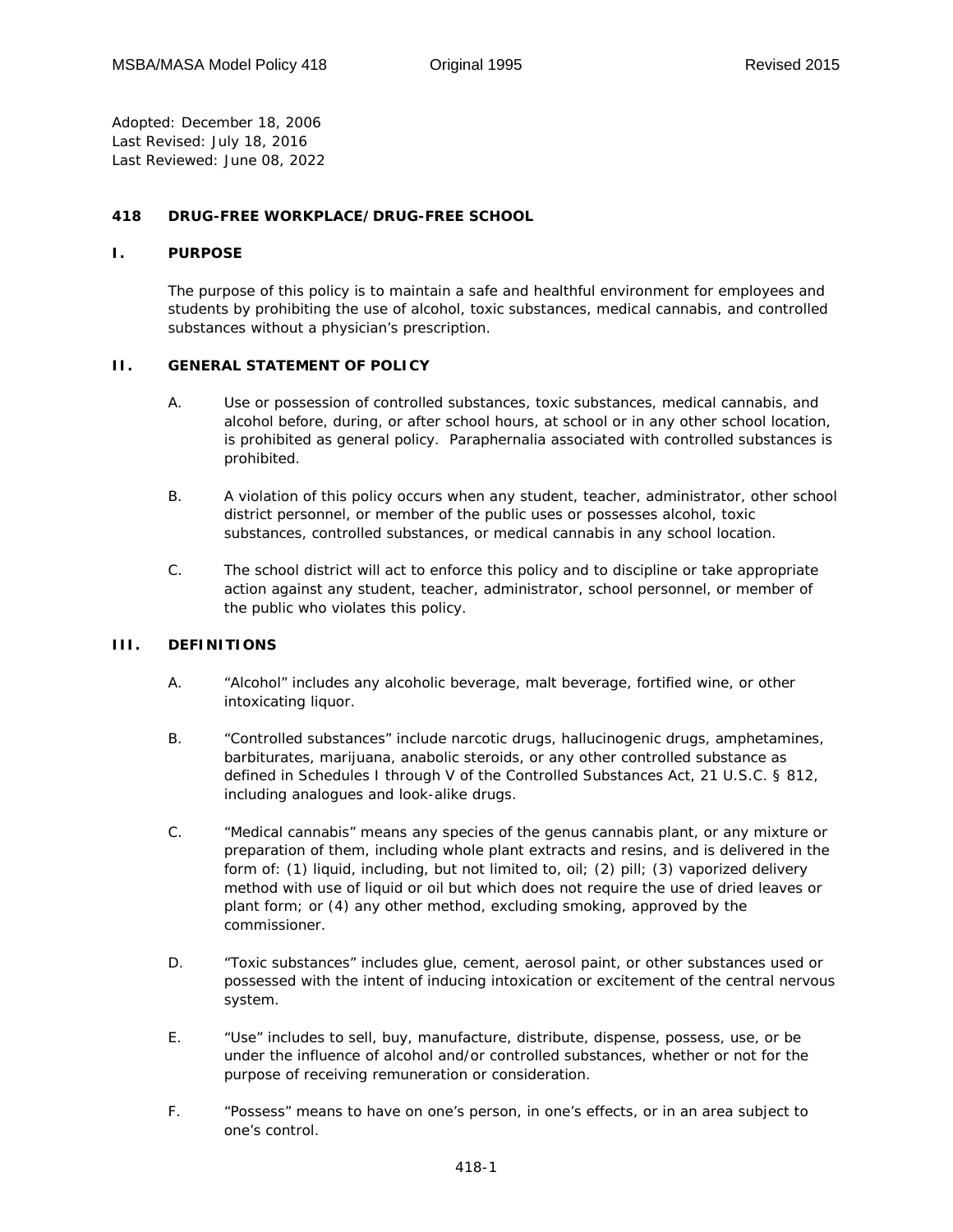G. "School location" includes any school building or on any school premises; in any school-owned vehicle or in any other school-approved vehicle used to transport students to and from school or school activities; off school property at any schoolsponsored or school-approved activity, event, or function, such as a field trip or athletic event, where students are under the jurisdiction of the school district; or during any period of time such employee is supervising students on behalf of the school district or otherwise engaged in school district business.

## **IV. EXCEPTIONS**

- A. A violation of this policy does not occur when a person brings onto a school location, for such person's own use, a controlled substance, except medical cannabis, which has a currently accepted medical use in treatment in the United States and the person has a physician's prescription for the substance. The person shall comply with the relevant procedures of this policy.
- B. A violation of this policy does not occur when a person possesses an alcoholic beverage in a school location when the possession is within the exceptions of Minn. Stat. § 624.701, Subd. 1a

(experiments in laboratories; pursuant to a temporary license to sell liquor issued under Minnesota laws or possession after the purchase from such a temporary license holder).

## **V. PROCEDURES**

- A. Students who have a prescription from a physician for medical treatment with a controlled substance, except medical cannabis, must comply with the school district's student medication policy.
- B. Employees who have a prescription from a physician for medical treatment with a controlled substance, except medical cannabis, are permitted to possess such controlled substance and associated necessary paraphernalia, such as an inhaler or syringe. The employee must inform his or her supervisor. The employee may be required to provide a copy of the prescription.
- C. Each employee shall be provided with written notice of this Drug-Free Workplace/Drug-Free School policy and shall be required to acknowledge that he or she has received the policy.
- D. Employees are subject to the school district's drug and alcohol testing policies and procedures.
- E. Members of the public are not permitted to possess controlled substances in a school location except with the express permission of the superintendent.
- F. No person is permitted to possess or use medical cannabis on a school bus or van; or on the grounds of any preschool or primary or secondary school; or on the grounds of any child care facility.
- G. Possession of alcohol on school grounds pursuant to the exceptions of Minn. Stat. § 624.701, Subd. 1a, shall be by permission of the school board only. The applicant shall apply for permission in writing and shall follow the school board procedures for placing an item on the agenda.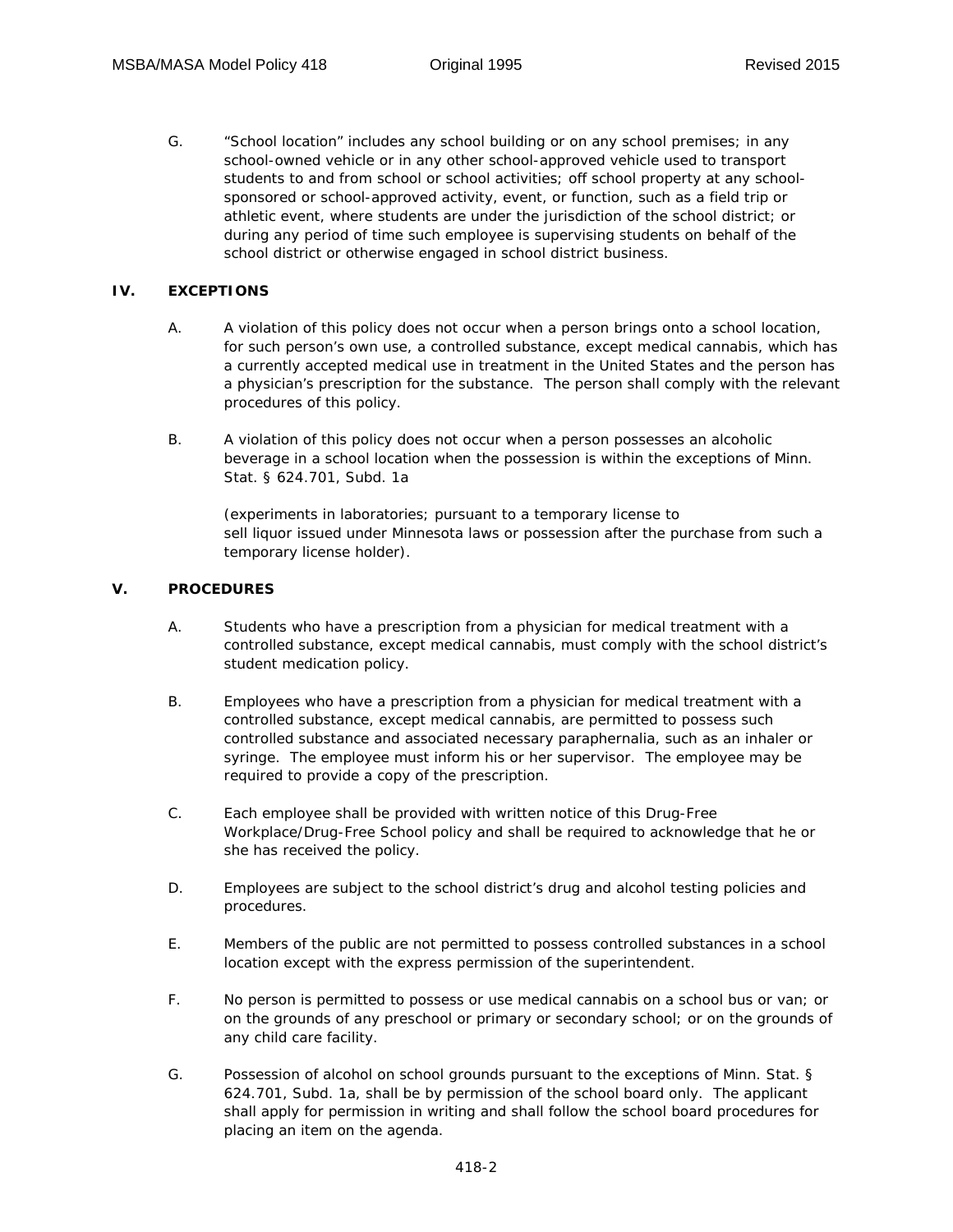# **VI. ENFORCEMENT**

- A. Students
	- 1. A student who violates the terms of this policy shall be subject to discipline in accordance with the school district's discipline policy. Such discipline may include suspension or expulsion from school.
	- 2. The student may be referred to a drug or alcohol assistance or rehabilitation program and/or to law enforcement officials when appropriate.

# B. Employees

- 1. As a condition of employment in any federal grant, each employee who is engaged either directly or indirectly in performance of a federal grant shall abide by the terms of this policy and shall notify his or her supervisor in writing of his or her conviction of any criminal drug statute for a violation occurring in any of the places listed above on which work on a school district federal grant is performed, no later than five (5) calendar days after such conviction. Conviction means a finding of guilt (including a plea of nolo contendere) or imposition of sentence, or both, by any judicial body charged with the responsibility to determine violations of the federal or state criminal drug statutes.
- 2. An employee who violates the terms of this policy is subject to disciplinary action, including nonrenewal, suspension, termination, or discharge as deemed appropriate by the school board.
- 3. In addition, any employee who violates the terms of this policy may be required to satisfactorily participate in a drug and/or alcohol abuse assistance or rehabilitation program approved by the school district. Any employee who fails to satisfactorily participate in and complete such a program is subject to nonrenewal, suspension, or termination as deemed appropriate by the school board.
- 4. Sanctions against employees, including nonrenewal, suspension, termination, or discharge shall be pursuant to and in accordance with applicable statutory authority, collective bargaining agreements, and school district policies.

### C. The Public

A member of the public who violates this policy shall be informed of the policy and asked to leave. If necessary, law enforcement officials will be notified and asked to provide an escort.